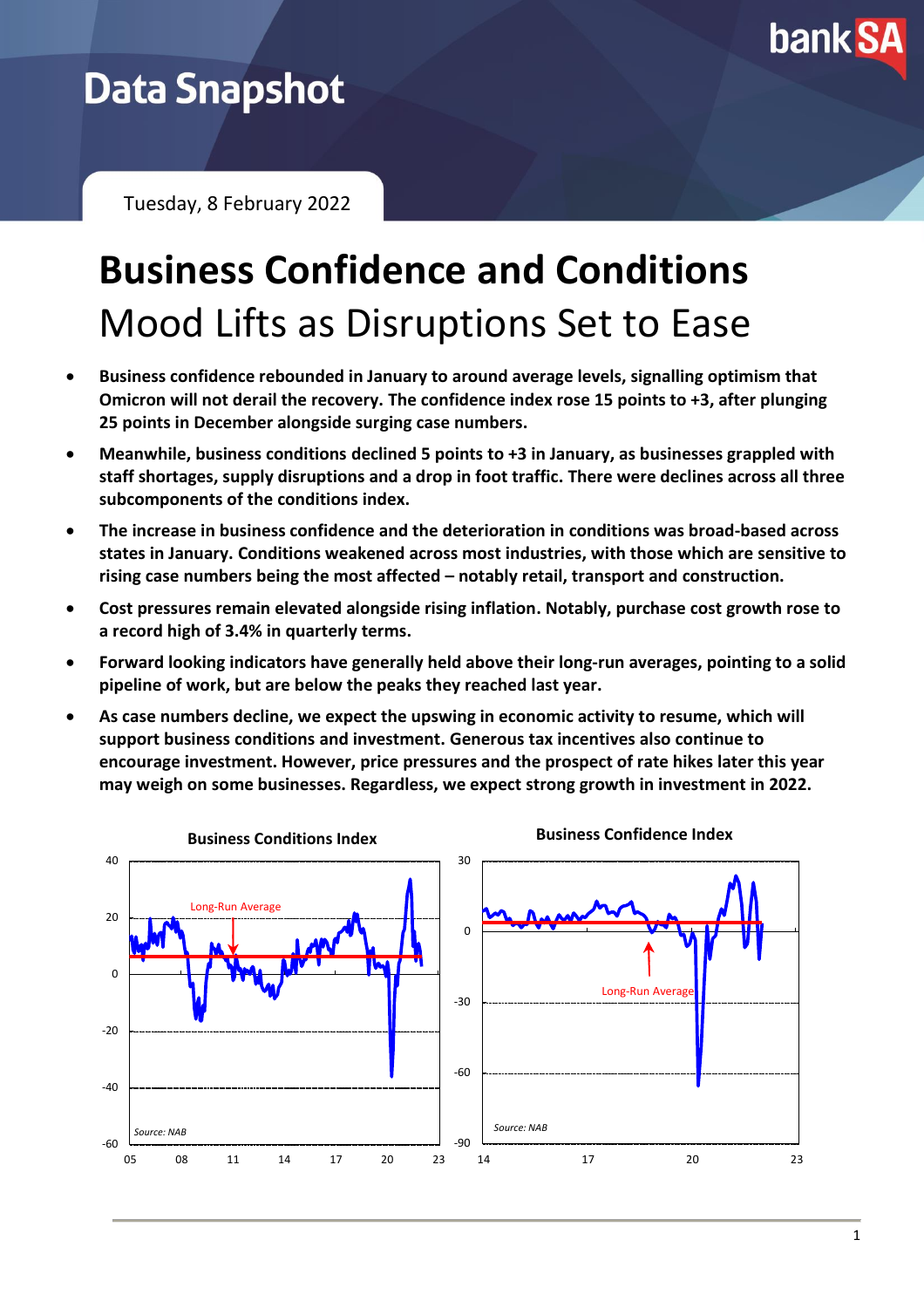Business confidence rebounded in January to around average levels, signalling optimism that Omicron will not derail the recovery. The survey was taken in the second half of the month, which captured the period when case numbers began declining.

The confidence index rose 15 points to +3, after plunging 25 points in December alongside surging case numbers. Confidence remained below its level from prior to the Omicron outbreak, but well above the lows reached during the lockdowns in 2020 and 2021.

This is consistent with what we are hearing directly from our business customers, who appear to be mildly optimistic about the outlook. Labour shortages and supply bottlenecks remain an issue. But many businesses are still cashed up, and some are also beginning to make working-capital drawdowns. Rising inflationary pressures and the prospect of higher interest rates are also in focus.

Meanwhile, business conditions declined 5 basis points to +3 in January, as businesses grappled with staff shortages, supply disruptions and a drop in foot traffic as consumers were more cautious about leaving the house.

There were declines across all three subcomponents of the conditions index. There were significant falls in trading, down 7 points to +7, and profitability, down 8 points to +2. The employment subindex also declined 3 points to -1. This reflects the complexity of labour market dynamics, as businesses battled a drastic increase in absenteeism alongside surging infections.

Encouragingly, customer liaison suggests that staffing challenges caused by the Omicron outbreak have eased as case numbers have declined. However, staffing remains an ongoing issue beyond the immediate impact of Omicron. Finding and holding onto the right staff remains challenging. Some businesses have reported a rise in turnover as people take the opportunity to move to higher paid roles.

Business confidence rebounded strongly across all states in January. Queensland and Tasmania led the way, followed by SA. While NSW and Victoria also experienced solid upticks in confidence, followed by WA.

The fall in business conditions over January was generally broad-based across the states. Conditions dropped sharply in Victoria and WA, compared with more modest falls in SA, NSW and Tasmania. Queensland bucked the trend, reporting a solid improvement in conditions. In trend terms, conditions are strongest in WA and Tasmania, despite monthly falls.



#### **Forward Orders Index**

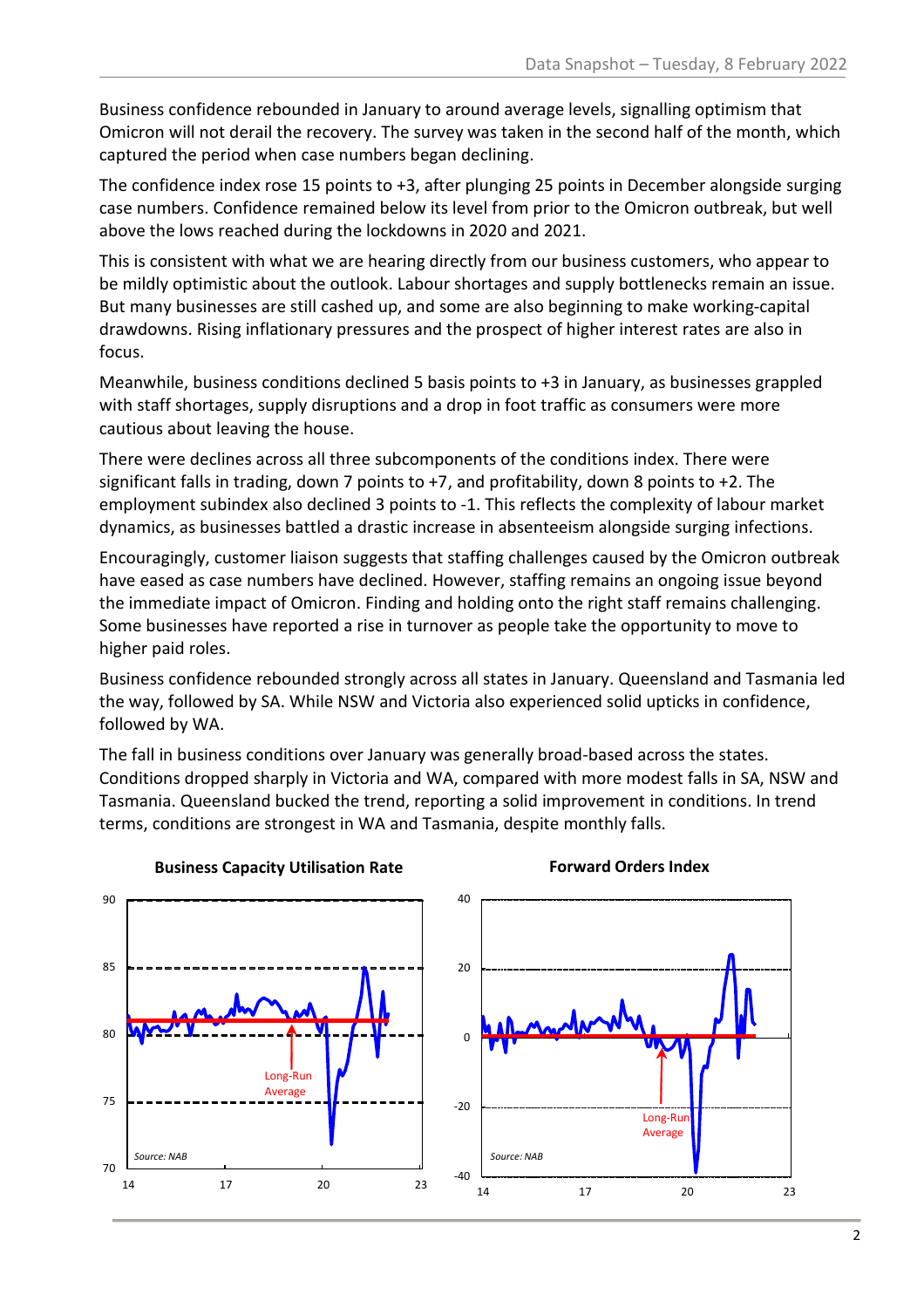Conditions weakened the most in industries which are sensitive to rising case numbers – notably retail, transport and construction. Regardless, conditions deteriorated in most industries.

Encouragingly, business confidence picked up in all industries in January, except for mining. The largest increases in confidence were reported in the wholesale, transport & utilities and recreation & personal services sectors.

Cost pressures remain elevated alongside rising inflation. Notably, purchase cost growth rose to a record high of 3.4% in quarterly terms. Labour costs grew at 1.9% in quarterly terms in January, as they did in December. Labour cost pressures have been building over recent months and will be a key measure to watch as the Reserve Bank closely monitors wage developments in the economy.

Forward looking indicators have generally held above their long-run averages but are below the peaks they reached last year. Capacity utilisation increased to 81.6%, while forward orders pulled back a little but continue to point to a solid pipeline of work.

#### **Outlook**

Omicron has posed another hurdle for businesses but the stabilisation in confidence suggests businesses expect challenges associated with Omicron will be short-lived. As case numbers decline, we expect the upswing in economic activity to resume, which will support business conditions and investment. Plus, generous tax incentives continue to encourage businesses to invest. However, price pressures and the prospect of rate hikes later this year may weigh on some businesses. Regardless, despite the ongoing challenges, we expect strong growth in business investment in 2022.

> **Matthew Bunny and Jameson Coombs** Ph: (02) 8254 0023